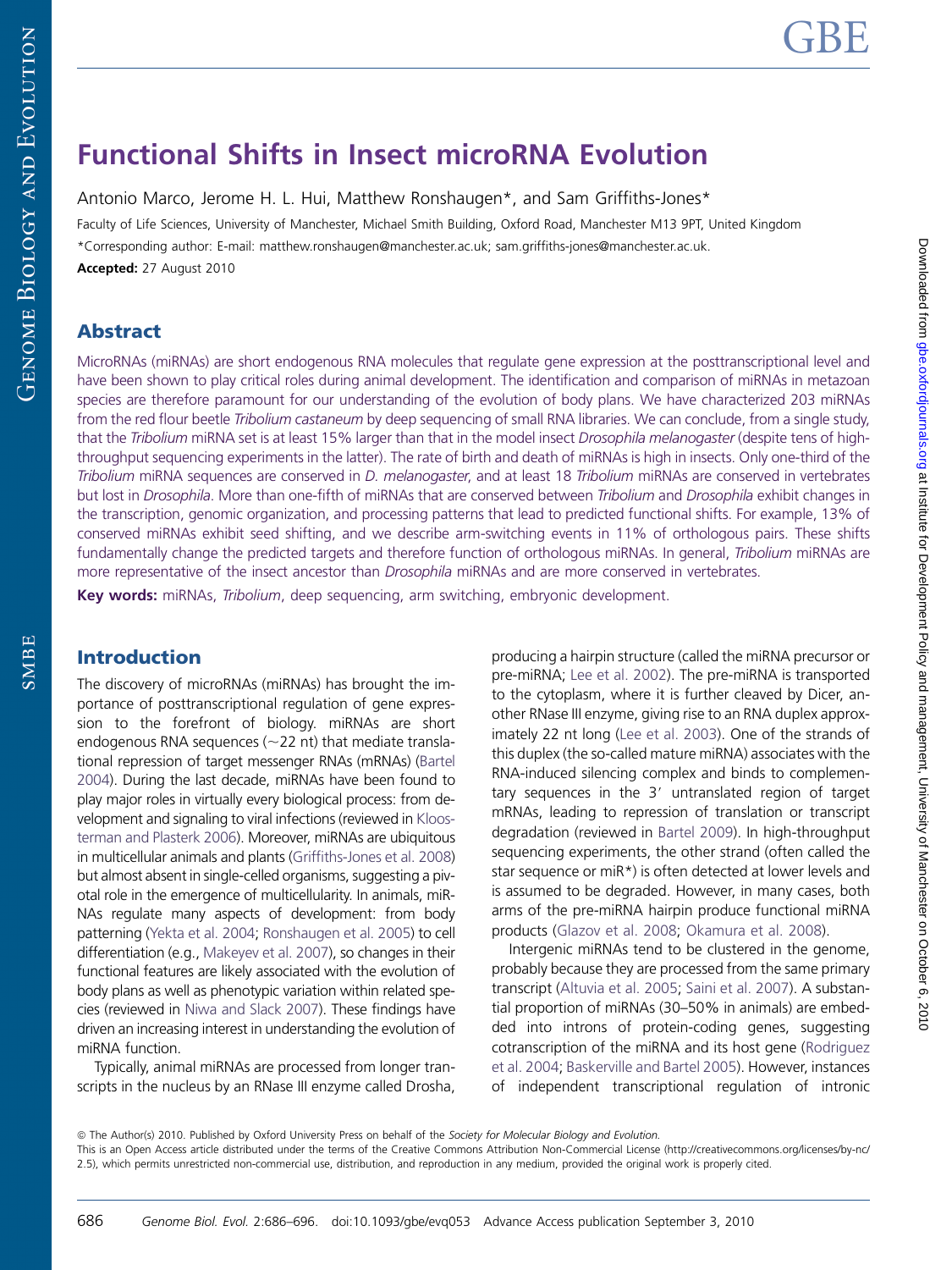miRNAs have also been reported (e.g., [Tang and](#page-10-0) [Maxwell 2008;](#page-10-0) [Bell et al. 2010](#page-9-0)). A number of key questions regarding miRNA function and evolution can only be answered by comparing the features of miRNAs in multiple species. For example, which miRNAs are conserved in arthropods and which are lineage specific? Are clusters of miRNAs conserved throughout evolution? Do clustered miRNAs have common features? Is the choice of arm from which to process the mature miRNA conserved in animals?

Drosophila melanogaster is the prototype for genetic analysis of arthropods [\(Ashburner et al. 2004](#page-9-0)). Much of our knowledge of animal miRNA biology comes from this species (see [Behura 2007](#page-9-0) and references therein), as well as from other non-insect model species (such as Caenorhabditis elegans and Mus musculus). The comparison of genomic and functional properties of miRNAs—such as conservation of sequence, arm choice, and cotranscription—between Drosophila and mammals is vital to our understanding of the role of miRNAs in animal evolution. However, Drosophila is only one representative of the diversity of insects. It is crucial to understand the conservation of miRNAs in a broader set of insects in order to understand miRNA function and evolution in animals. Here we describe insights gained from sequencing the miRNA complement of the red flour beetle Tribolium castaneum.

Tribolium has a relatively short generation time, is easy to rear in the laboratory, and is amenable to sophisticated genetic manipulations ([Brown et al. 2003\)](#page-9-0). A sequenced and assembled red flour beetle genome is also available ([Richards et al. 2008](#page-9-0)). Moreover, studies based on protein sequence conservation indicate that dipterans (including Drosophila and mosquitoes) are fast evolving and that Tribolium is a more appropriate model to compare gene evolution between invertebrates and vertebrates ([Savard](#page-9-0) [et al. 2006;](#page-9-0) [Richards et al. 2008\)](#page-9-0). Tribolium castaneum has genetic and developmental features similar to the last common ancestor of all arthropods; for example, shortgerm embryonic development and segmentation [\(Davis](#page-9-0) [and Patel 2002](#page-9-0)) and the genomic structure of the Hox gene cluster [\(Shippy et al. 2008\)](#page-9-0). In contrast, the long-germ mode of embryogenesis in Drosophila is a derived state ([Davis and Patel 2002\)](#page-9-0). Although a small number of miRNAs have been detected in Tribolium using computational homology approaches [\(Luo et al. 2008;](#page-9-0) [Singh and](#page-9-0) [Nagaraju 2008\)](#page-9-0), experimental confirmation of only one (iab-4) has been provided [\(Shippy et al. 2008](#page-9-0)). Here we use deep sequencing to obtain an extensive collection of transcribed short RNAs in Tribolium and reconstruct the miRNA catalog of the flour beetle. Our comprehensive set of Tribolium miRNAs allows us to analyze patterns of expression and processing and thereby study in detail the functional shifts during miRNA evolution in insects and other animals.

# Materials and Methods

#### Short RNA Libraries Generation and Sequencing

Wild type beetles were cultured at 28 °C. RNA was extracted separately from 0- to 5-day embryos and adults with the miRVana miRNA isolation kit (Ambion). Molecules shorter that 40 nucleotides were selected with the flashPAGE fractionator (Ambion) and purified with the flashPAGE reaction cleanup kit (Ambion). Two different libraries containing different embryonic stages were constructed with different barcodes with the SOLiD Small RNA Expression Kit (Ambion). Size-selected small RNAs were ligated to the sequencing adaptors as described by the manufacturer. Reverse transcription was then carried out, followed by RNaseH digestion to make the cDNA libraries. In order to meet the sample quantity for SOLiD sequencing, the cDNA libraries were then further amplified using supplied primer sets containing different barcodes by 15 or 18 cycles of polymerase chain reaction. The final products ranging from  $\sim$ 105 to 150 bp were purified. SOLiD sequencing was performed at the Center for Genomic Research at the University of Liverpool.

### Detection of Transcribed miRNAs

Reads for the two SOLiD sequencing runs were 50 nucleotides long. Thus, we expect that putative miRNA mature sequences ( $\sim$ 22 nt) detected in a SOLiD run must contain fragments of the linker used during the sequencing process. Thus, we first trimmed all 3' ends back to 26 nt sequences. All reads were first mapped to annotated Tribolium ribosomal RNAs (rRNAs) (<http://www.arb-silva.de/>) and predicted transfer RNAs (tRNAs) (tRNAscan-SE; [Lowe and](#page-9-0) [Eddy 1997](#page-9-0)) using Bowtie [\(Langmead et al. 2009\)](#page-9-0), allowing one mismatch between the read and the sequence. Reads mapped to these sequences were discarded. After this filtering step, the remaining reads were mapped to the Tribolium reference genome version 3.0 (ftp://ftp.ncbi.nih.gov /genomes/Tribolium\_castaneum/), again with Bowtie, allowing one mismatch and mapping to up to five positions. The terminal 3' nucleotide was removed from the unmapped reads and the reads mapped again, repeating the process sequentially to a minimum of 19 nucleotides in length. Similar sequential trimming approaches have been recently used, although in a different context [\(Cloonan](#page-9-0) [et al. 2009\)](#page-9-0).

Overlapping reads were grouped and flanking regions  $(-50$  to  $+100$  and  $-100$  to  $+50$ ) retrieved from the T. casteneum genome assembly (version 3.0). These fragments were scanned for hairpins with RNAfold [\(Hofacker et al.](#page-9-0) [1994](#page-9-0)). In order to detect potential miRNAs, we applied several filters to the resulting hairpins: 1) hairpins should contain at least 10 reads mapped to the putative arms; 2) the hairpin folding energy must be  $-15$  kcal/mol or lower; 3) at least 50% of the nucleotides of one arm of the hairpin must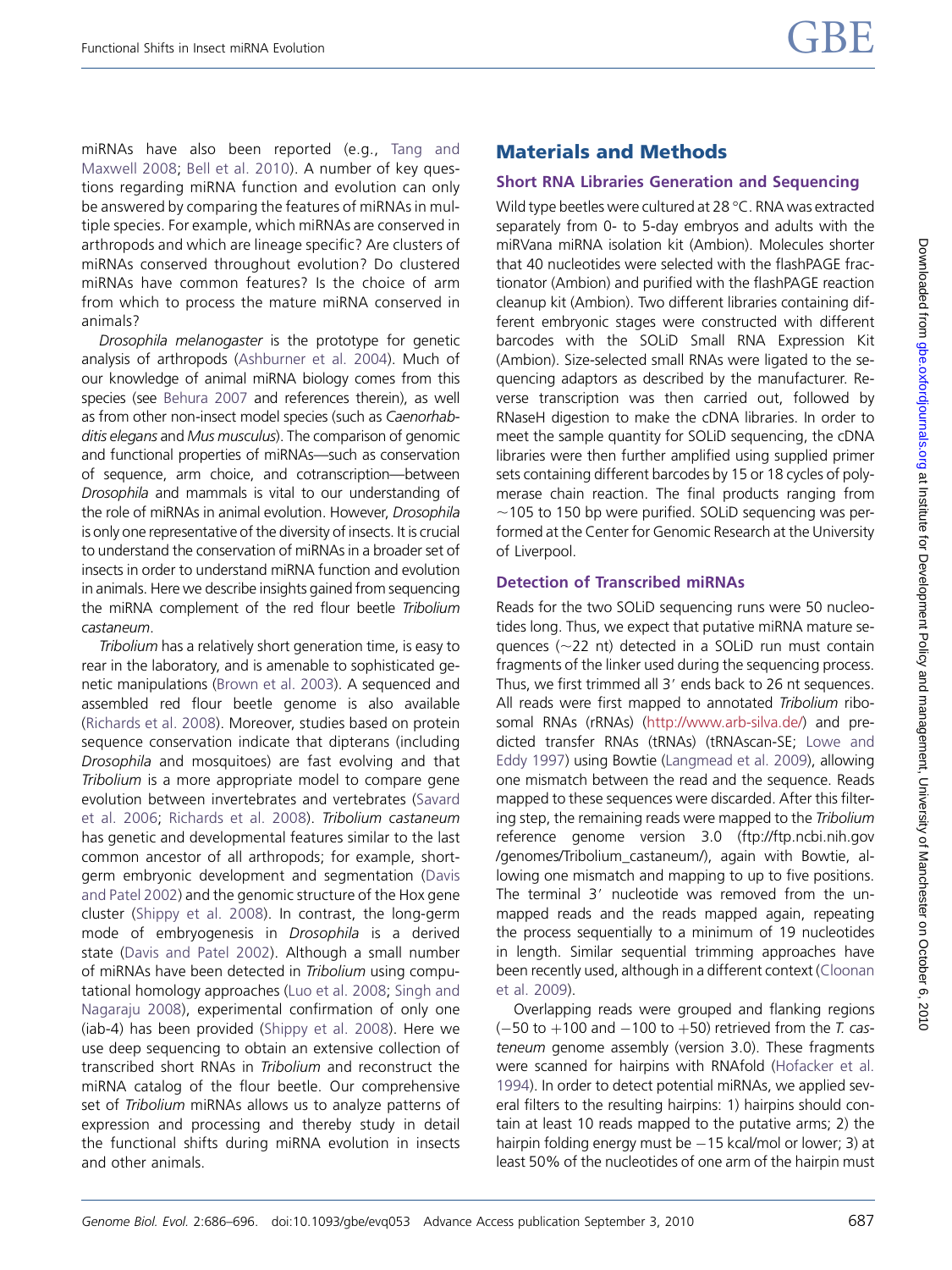<span id="page-2-0"></span>pair with bases from the other arm; 4) the  $5'$  end of the mature miRNA should be accurately processed, that is, 80% of the mapped reads from at least one arm should have the same 5' end; 5) both arms of the hairpin should have associated reads and the most abundant read from each arm should be paired, overlapping by more than 70% in the hairpin structure. For potential miRNAs detected in contigs not associated to any of the ten assembled Tribolium chromosomes, we additionally filtered out those miR-NAs not supported by reads that map uniquely and exactly. To minimize the effect of cross-mapping during the detection of paralogous miRNAs, we discarded putative miRNAs only supported by reads mapping to multiple positions that are not also annotated as miRNAs.

#### miRNA Families

miRNAs were assigned to known families using two independent approaches. First, all sequences were systematically searched against the miRBase database (release 15; [Griffiths-Jones et al. 2008](#page-9-0)) using basic alignment search tool (Blast) (word size  $= 4$ ; match reward  $= 5$ ; mismatch penalty  $= -4$ ) [\(Altschul et al. 1997\)](#page-9-0). Second, flanking regions of each miRNA (500 nt centered on the miRNA) were used to search against the Rfam 10.0 library of covariance models ([Griffiths-Jones et al. 2005](#page-9-0)) using Infernal 1.0 ([Nawrocki et al. 2009\)](#page-9-0) and Rfam-curated thresholds. At this step, we additionally discarded three miRNAs that hit the Rfam tRNA model but were not filtered out at the read preprocessing step. We detected potential homologs sequences with MapMi (Guerra-Assunção and Enright [2010](#page-9-0)), setting the minimum score threshold to 20 and up to three mismatches (see Results for the list of genomes scanned). Briefly, MapMi maps mature sequences to a genome, and then it folds the region looking for hairpins. We additionally included homology relationships described in miRBase. Specific examples described in this work were aligned (using ClustalW; [Thompson et al. 1994\)](#page-10-0) and manually inspected (using RALEE; [Griffiths-Jones 2005](#page-9-0)). Tribolum miRNAs were grouped into families by all-against-all Blast searches of their precursor hairpins, filtering out hits with E values above 0.001, and then assignments were hand curated. The genome assembly versions used were as

#### follows: D. melanogaster (release 5.0), Anopheles gambiae (2.1), Apis mellifera (4.0), Bombyx mori (2.0), Acyrthosiphon pisum (1.0), Daphnia pulex (1.0), Capitella teleta (1.0), Schistosoma mansoni (3.1), C. elegans (7.1), Branchiostoma floridae (2.0), Gallus gallus (2.1), and Homo sapiens (37.1).

#### Relative Arm Usage

To quantify the relative amount of mature miRNA products from each arm of the same miRNA hairpin precursor, we define here the ''relative arm usage'' measure. This quantity is defined as follows:

$$
\log_2(N_{5^{'}}/N_{3^{'}}),
$$

where  $N_{5}$  is the number of reads mapped to the 5' arm of the hairpin precursor and  $N_{3}$  the number of reads from the 3' arm. Relative arm usage units are bits. Positive values indicate a bias toward 5' arm usage and negative values a bias toward 3'. Zero means that mature sequences are produced at equal levels from both arms.

## **Results**

#### A Comprehensive Catalog of Tribolium miRNAs

In order to detect processed miRNAs in Tribolium, we constructed small RNA libraries from two different populations. The first population was composed of both male and female adults, including fecund females. We additionally sequenced small RNAs from a population of early embryonic stages (0–5 days) to further explore the differences in miRNA expression during early development. Both libraries were sequenced using the ABI SOLiD platform (see Materials and methods), yielding a total of  $\sim$ 120 million sequence reads. Around 10% of the mapped reads were removed as potential rRNA or tRNA contaminants (table 1). For the remaining sequences from the first small RNA library, we successfully mapped about 12% of the reads to the reference genome. This proportion is comparable to a recent SOLiD-based miR-NA sequencing study in the silkworm B. mori ([Cai et al.](#page-9-0) [2010](#page-9-0)). However, only 3% of the reads generated from the early development library mapped to the genome. The proportion of mapped reads derived from tRNA and rRNA sequences is similar in both experiments. In adults,

#### Table 1

Reads Sequenced in Small RNA Libraries of Tribolium

|                            | Late Development and Adults | <b>Early Development</b> |
|----------------------------|-----------------------------|--------------------------|
| Total number of reads      | 67,070,132                  | 52,620,004               |
| Filtered out (tRNAs/rRNAs) | 953,849 (1.4%)              | 142,175 (0.3%)           |
| Mapped to the genome       | 7,993,536 (11.9%)           | 1,733,263 (3.3%)         |
| Reads in miRNAs            | 1,753,289 (21.9%)           | 49,606 (2.9%)            |
| Homologs of known miRNAs   | 1,648,508                   | 45,388                   |
| Newly detected miRNAs      | 104.781                     | 4.218                    |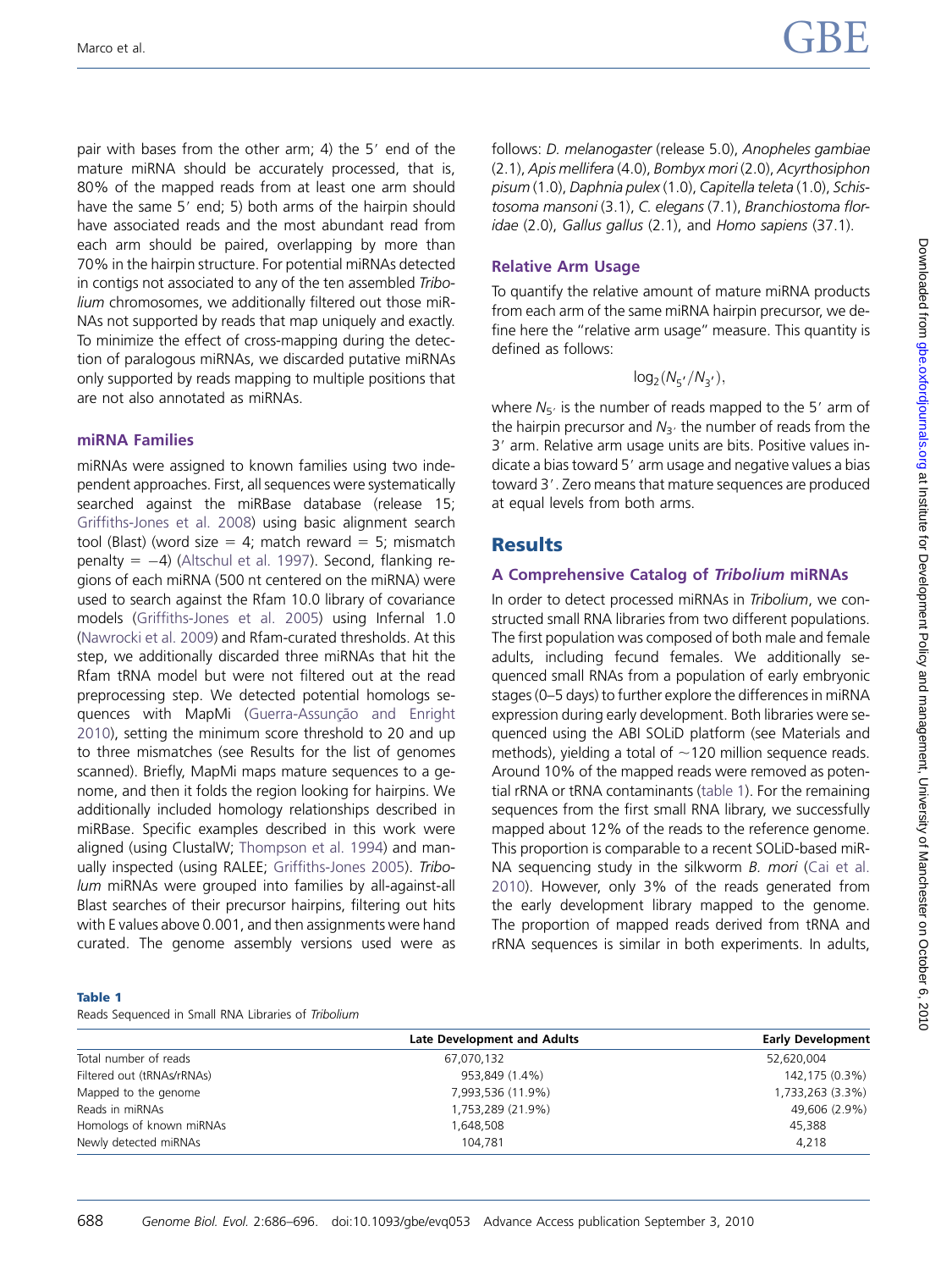<span id="page-3-0"></span>

FIG. 1.—Conservation of Tribolium miRNAs. (A) Venn diagram showing the number of putative homologs miRNAs to our set of Tribolium miRNAs in Drosophila, other arthropods (mosquito, honeybee, aphid, silkworm, and/or water flea), and other invertebrates (annelids, nematodes, and/or flatworms). (B) Percentage of miRNAs in Drosophila (black boxes) and Tribolium (empty boxes) with detectable homologs (according to MapMi searches; [Guerra-Assun](#page-9-0)çã[o and Enright 2010\)](#page-9-0) in A. gambiae, Apis mellifera, Bombyx mori, and Daphnia pulex genomes. (C) Alignment of insect mir-2796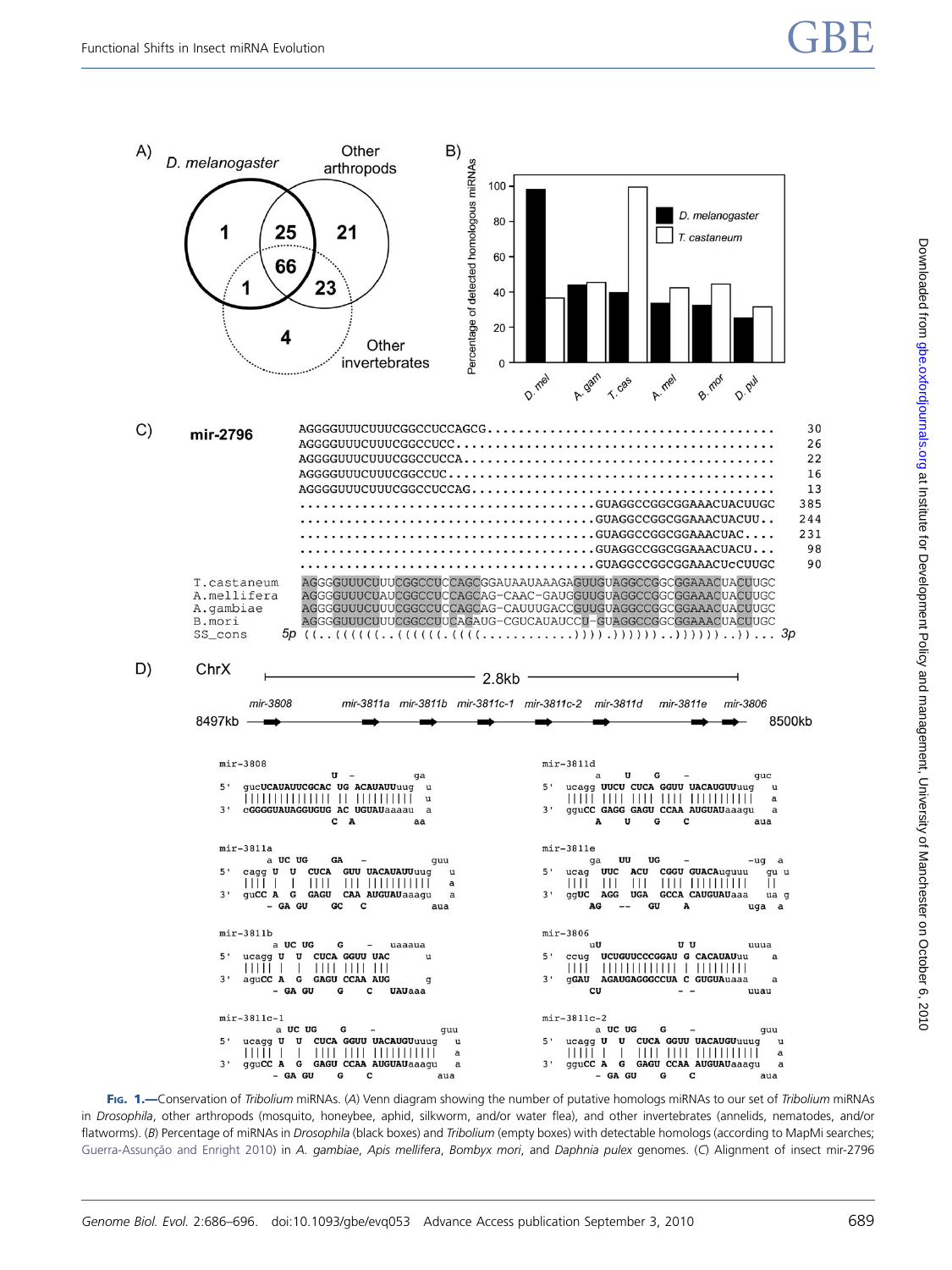we associated 22% of the mapped reads to known or predicted miRNAs. Less than 3% of the reads mapped from the early development library were ascribed to miRNAs ([table 1\)](#page-2-0). This suggests that the total quantity of small RNAs is significantly lower in the early embryo. Other factors that may contribute to the low mapping rates include the strict parameters used for mapping. Moreover, sequencing errors from SOLiD technology are likely to lead to unmapped reads rather than single base errors. Only mapped reads were subsequently used to detect putative miRNAs using a pipeline developed in-house (see Materials and Methods).

Collectively, our RNA libraries support the existence of 203 miRNAs ([supplementary file 1](http://gbe.oxfordjournals.org/cgi/content/full/evq053/DC1), Supplementary Material online). We provided transcriptional evidence for 51 predicted Tribolium miRNAs cataloged in miRBase (version 15; [Griffiths-Jones et al. 2008\)](#page-9-0). Moreover, we detected 33 miRNAs not yet described for Tribolium but homologs to described miRNAs in other species (see below). The remaining 119 are newly described miRNAs with no obvious homology to known miRNAs. It is important to note that our annotation strategy requires that reads support mature miR-NAs from both arms of the precursor (so-called miR and miR\* sequences). This is the most conservative highthroughput strategy so far described, in common with a recent annotation of mouse miRNAs ([Chiang et al. 2010\)](#page-9-0). We find the presence of reads supporting the miR\* sequence to be the most useful single criterion for miRNA annotation. As sequencing depth increases, the likelihood of detecting low abundance miR\* sequences also increases. We suggest that requiring support for both arms provides an optimal balance of sensitivity and specificity at the coverage we have seen. However, we expect that a small number of bona fide but low abundance Tribolium miRNAs may be missed by our strategy, where the miR\* sequence falls below the detectable limit imposed by the sequencing coverage.

To further explore the performance of our strategy for miRNA detection, we used our pipeline to reanalyze a third-party data set of D. melanogaster small RNA reads ([Ruby, Stark, et al. 2007\)](#page-9-0). We repeated the procedure used for our Tribolium data sets, and we detected 118 potential miRNAs, covering approximately 70% of the miRBase catalog for D. melanogaster. We characterized almost all miR-NAs newly described in the original paper ([Ruby, Stark, et al.](#page-9-0) [2007](#page-9-0)), with the exception of 18 sequences that did not pass our strict filtering procedure (which is more appropriate for our larger sequencing data set). Our strategy additionally detected three mirtrons described elsewhere ([Ruby, Jan,](#page-9-0) [and Bartel 2007](#page-9-0)) and mir-2498: a miRNA that escaped

 $\leftarrow$ 

the original analysis and has been recently detected based on massive sequencing experiments [\(Berezikov et al. 2010\)](#page-9-0).

#### Expanding the Set of Insect miRNAs

In order to determine which of the miRNAs described here are also present in other insects and other invertebrate species, we performed systematic searches with MapMi ([Guerra-](#page-9-0)[Assun](#page-9-0)ção and Enright 2010; see Materials and Methods for details) to identify homologs in the complete genome assemblies of A. gambiae, A. pisum, A. mellifera, B. mori, C. teleta, C. elegans, D. pulex, D. melanogaster, and S. mansoni. No identifiable insect homolog could be found for 62 Tribolium miRNAs. These miRNAs include not only singleton sequences but also Tribolium-specific expanded families, like the mir-3806/mir-3808/mir-3811 cluster in the sex chromosome [\(fig. 1](#page-3-0)D). All 51 previously predicted miRNAs in Tribolium were present in other arthropods. This was expected as they were identified by comparative sequence analyses. Within this set of 51, we observed that only mir-71 was not detected in dipterans. Indeed, a Drosophila mir-71 homolog has not been reported in miRBase, whereas homologs in multiple invertebrates are known. In total, 44 of the 141 ( $\sim$ 31%) newly detected Tribolium miRNAs are present in other arthropods but not present in dipterans [\(fig. 1](#page-3-0)A); half of these (23) are conserved in other invertebrates. The data suggest that Tribolium may conserve more common miRNAs with other insects than with Drosophila and may therefore represent a more ancestral model of conserved miRNA function.

To further explore whether the Tribolium miRNA catalog is more representative of insects than that of Drosophila, we compared the percentage of known Drosophila (miRBase, version 15) and Tribolium (this study) miRNAs with detectable homologs in other insects using MapMi. In [figure 1](#page-3-0)B, we observe that Tribolium miRNAs are less likely to be conserved in Drosophila than in other insects. On average, 40% of Tribolium miRNAs have homologs in Apis or Bombyx, whereas  $\sim$ 35% of the Drosophila set have detectable homologs in these two species. This indicates the presence of multiple miRNAs broadly conserved in insects that have been lost in Drosophila. For instance, mir-2796, previously thought to be silkworm specific ([Liu et al. 2010](#page-9-0)), is absent from Drosophila but detected in our Tribolium sequences, and putative homologs can be found in Anopheles and Apis [\(fig. 1](#page-3-0)C). Using MapMi, we analyzed three chordate genomes (H. sapiens, G. gallus, and B. floridae) for putative homologs of both Tribolium and Drosophila miRNAs. We identify 18 miRNAs from our Tribolium set that are conserved in all three chordates but not in Drosophila.

sequences (RALEE; [Griffiths-Jones 2005](#page-9-0)), colored according to structural conservation. The five sequences with the highest number of reads for each arm in our Tribolium experiments are shown on top of the alignment. (D) Genomic location of Tribolium-specific mir-3806/mir-3808/mir3811 family members and folded precursor hairpins. Mature products are indicated in uppercase.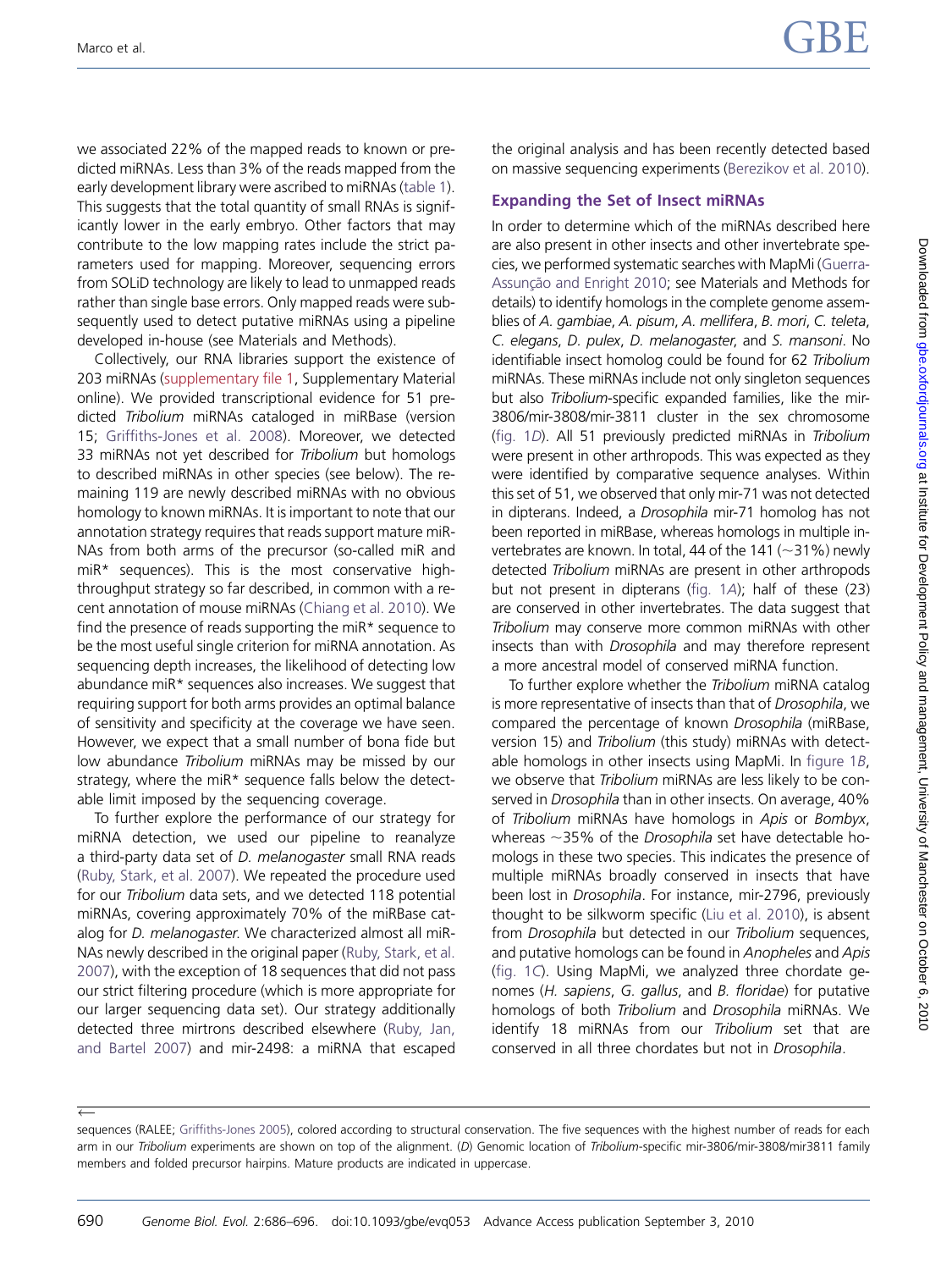<span id="page-5-0"></span>

FIG. 2.—Genomic clustering of insect miRNAs. (A) Number of miRNAs in clusters (solid line) and number of clusters (dashed line) for different genomic distances in Tribolium. (B) Number of miRNAs in clusters in Tribolium that conserve the clustering in Drosophila (solid line) or in Apis mellifera (gray dashed line). (C) Conservation of mir-71/mir-2/mir-13 clusters in multiple invertebrate species.

#### Genomic Clusters of Insect miRNAs

Around 46% (93) of Tribolium miRNAs overlap predicted protein-coding genes in the BeetleBase annotation ([Wang](#page-10-0) [et al. 2007\)](#page-10-0), whereas the remainder (110) are in intergenic regions. This proportion is comparable to that found in mammals [\(Rodriguez et al. 2004\)](#page-9-0). Almost all nonintergenic miRNAs are located in introns, and two-thirds of the intronic miRNAs are on the coding strand, indicating that their expression is likely to be regulated by the host gene transcription regulatory sequences. Only 8 miRNAs are inside predicted coding sequences; a closer inspection of the host genes revealed that these exons code for predicted proteins that are not present in any other species. Moreover, these 8 miRNAs are evolutionarily conserved and expressed in other species. We believe this is a consequence of dubious protein-coding gene annotation. We did not exclude proteincoding regions from our analysis; yet, none of our miRNA set overlaps confidently annotated protein-coding exons (i.e., exons encoding for proteins conserved in other species).

miRNA sequences are often clustered in the genome ([Griffiths-Jones et al. 2008\)](#page-9-0), probably because they are processed from a single transcript [\(Lee et al. 2002](#page-9-0); [Saini et al.](#page-9-0) [2008\)](#page-9-0). We observed that almost 40% of Tribolium miRNAs are within 1 kb of another miRNA (fig. 2A). With an intermiRNA distance of 10 kb, the proportion of clustered miR-NAs is 47%, and 50% of miRNAs are linked at a distance of 27 kb or less (fig. 2A). The mean number of miRNAs per cluster is approximately three for 1 kb clusters and almost four

for larger groups (10–30 kb). From these results, we interpret that approximately half of all miRNAs in Tribolium are expressed from polycistronic transcripts, which vary in length up to 20 kb.

To investigate whether this clustering is evolutionarily conserved in insects, we calculated the proportion of miR-NAs clustered in Tribolium that are also clustered in either A. mellifera or D. melanogaster. Although the birth and death rates in insect miRNAs are high, those elements conserved between two species tend to maintain their clustering features (fig. 2B). We observed that Tribolium clusters are better conserved in A. mellifera than in D. melanogaster. At 1-kb clustering distance, 86% of conserved miRNA pairs clustered in Tribolium maintain their linkage in Apis, whereas only 56% are linked in Drosophila. At 10 kb, these proportions are 75% and 58% for Apis and Drosophila, respectively (fig. 2B), and 21 miRNAs, organized in 8 clusters, conserve their linkage between Tribolium and Apis ([supple](http://gbe.oxfordjournals.org/cgi/content/full/evq053/DC1)[mentary file 2,](http://gbe.oxfordjournals.org/cgi/content/full/evq053/DC1) Supplementary Material online). By comparing clusters of miRNAs in multiple species and accounting for their orientation, we can identify potential transcriptional units. For example, the mir-100/let-7/mir-125 cluster is known to be highly conserved in animals and is likely transcribed as a single unit. Other examples of clusters predicted to be single transcripts are as follows: mir-277/mir-34, mir-275/mir-305, mir-12/mir-283 ([supplementary file 2,](http://gbe.oxfordjournals.org/cgi/content/full/evq053/DC1) Supplementary Material online), and the cluster formed by mir-71 and multiple mir-2 family members (fig. 2C). The latter cluster is a good example of high conservation of organization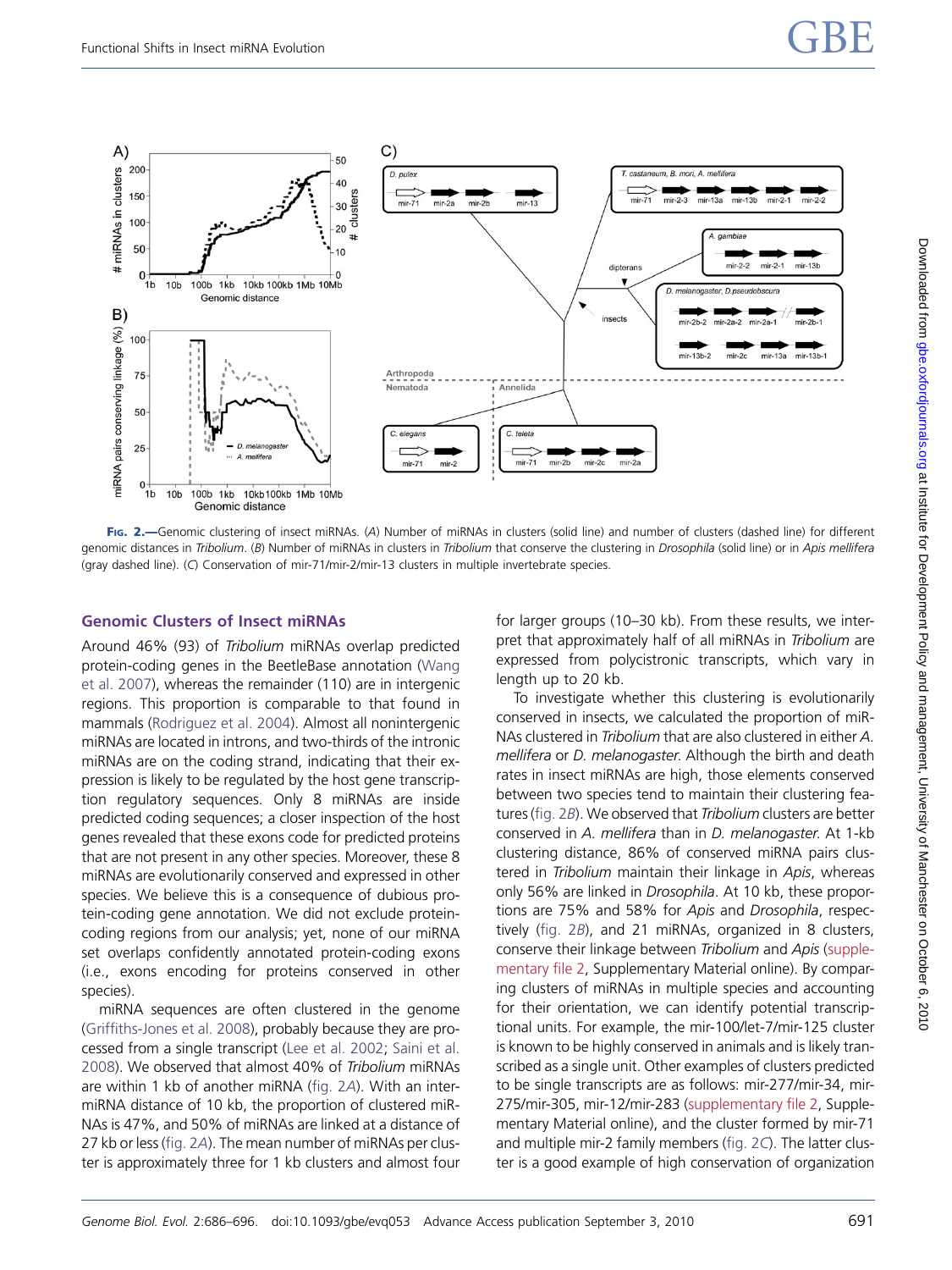

FIG. 3.—Arm usage bias in insect miRNAs. (A) Proportion of reads detected in the 5' arm of miRNAs with respect to the total number of reads from the miRNA in Tribolium. (B) Comparison of the "relative arm usage" (see Materials and methods for definition) between Tribolium and Drosophila. miRNAs within the 3'/5' and 5'/3' quadrants show a switch in their arm usage. The dashed line indicates the theoretical expectation for conserved arm usage between the two species. Dotted lines limit the boundaries of the dashed line to less than 10-fold differences in arm usage.

within insects and other invertebrates, whereas in *Drosoph* $i$ la, the cluster is fragmented and lacks mir-71 ([fig. 2](#page-5-0)C). In summary, these results show a high conservation of clustering in insect miRNAs and suggest a higher level of cluster fragmentation in the Drosophila lineage.

We identified five loci in the Tribolium genome where mature miRNAs are processed from both sense and antisense strands: iab-4, mir-307, mir-1233, mir-3867, and mir-3817. With the exception of *iab-4* [\(Tyler et al. 2008](#page-10-0)) and mir-307 ([Stark et al. 2007](#page-10-0)), for which antisense products were also reported for Drosophila, no bidirectional transcription is conserved in two different insects ([Stark et al.](#page-10-0) [2007](#page-10-0); [Tyler et al. 2008;](#page-10-0) [Jagadeeswaran et al. 2010](#page-9-0); [Liu](#page-9-0) [et al. 2010\)](#page-9-0).

#### Functional Shifts in Insect miRNAs

A dominant mature miRNA can be processed from the 5' or 3' arm of the hairpin precursor. Across all Drosophila miR-NAs, there is a slight bias toward 5' arm usage, whereas in Tribolium, equal numbers of miRNAs prefer the 5' and 3' arms (fig. 3A). The Drosophila and Tribolium distributions are not, however, statistically different ( $P = 0.41$ ; Kolmogorov–Smirnov test). Nevertheless, these minor differences in arm usage indicate that some miRNAs may have switched during evolution the arm from which the dominant mature miRNA is produced. In figure 3B, we plot the relative arm usage for Tribolium and Drosophila (see Materials and methods). Deviations from zero of this measure indicate that there is a bias toward 5' (positive values) or 3' (negative values) arm usage of a given miRNA. The data clearly show that

five miRNAs have a switch in arm preferences during insect evolution. For example, the 5' arm of mir-33 produces the dominant product in Drosophila, whereas the 3' arm dominates in Tribolium. In silkworm, the dominant arm in mir-33 is 3' [\(Jagadeeswaran et al. 2010\)](#page-9-0), suggesting that the Drosophila arm usage is a derived character. Switches are also observed for mir-10, mir-993, mir-929, and mir-275. Although only five miRNAs showed a complete switch in their arm usage, it is striking that 20 miRNAs ( $\sim$ 44% of Tribolium and Drosophila 1:1 ortholog pairs) exhibit an arm usage bias 10 times greater in one species with respect to the other (fig. 3B). This shows that significant changes in the proportions of mature sequences produced from 5' and 3' arms are common in insect miRNA evolution and by extension probably in other animals. Mature miRNA sequences produced from 5' and 3' arms of the same precursor hairpin are not similar. Significant shifts in arm usage are therefore predicted to change the target profile and therefore function of a given miRNA.

The previous analysis accounts for only 1:1 orthologous miRNA pairs between Drosophila and Tribolium. We also investigated eight homologs groups with one-to-many paralog associations, accounting for 20 Tribolium miRNAs. We may expect that the existence of multiple copies of the same miRNA after gene duplication may facilitate the armswitching process [\(de Wit et al. 2009](#page-9-0)). Surprisingly, after discarding possible cross-mapped reads, we only observed two potential arm-switching events in paralogous families: one in mir-9a and another in mir-87.

We examined the arm usage of clustered miRNAs at different clustering distances. The data show that clustered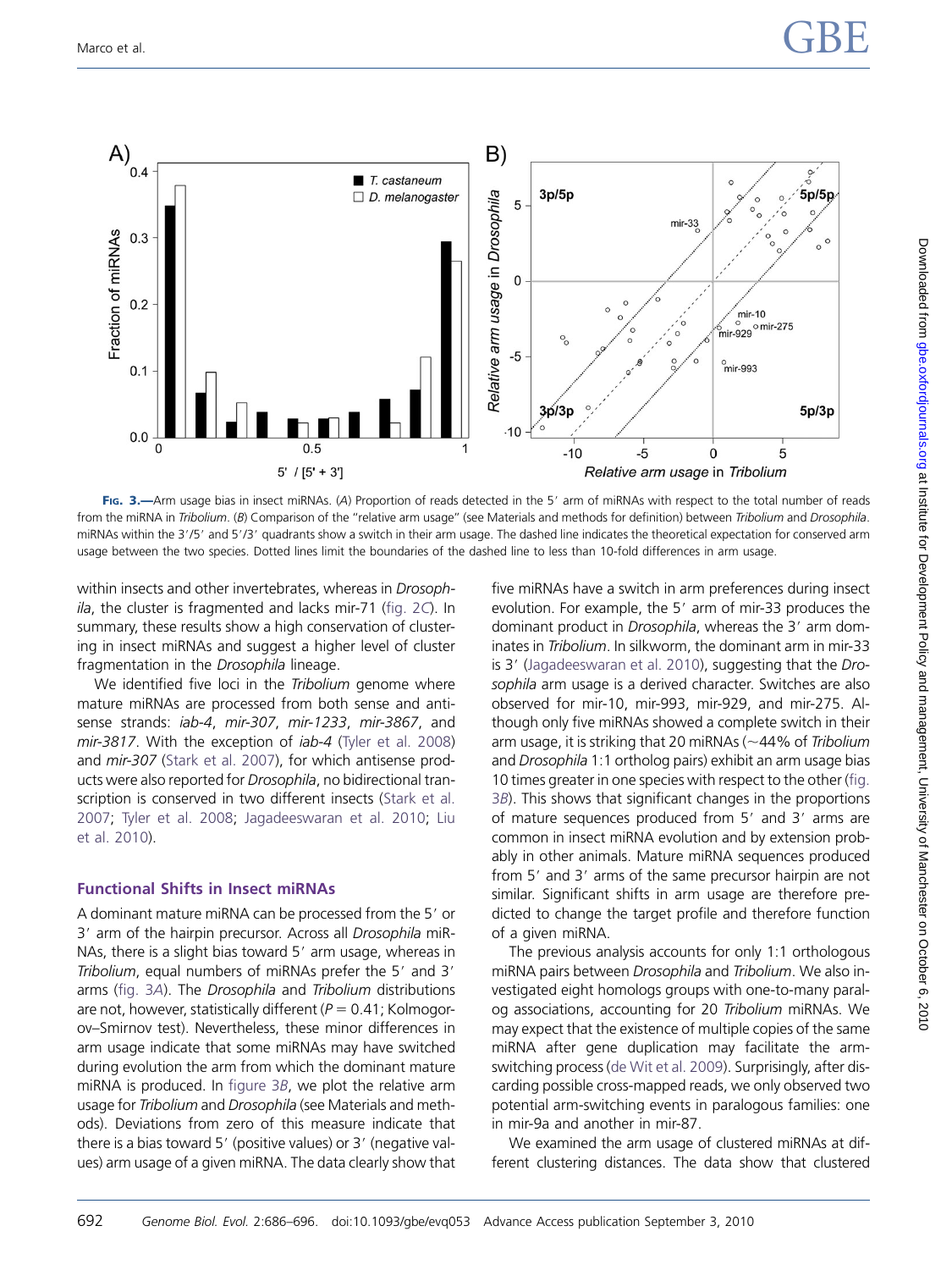|                         |               | <b>Linked miRNA Pairs</b>          |     |            |                      |
|-------------------------|---------------|------------------------------------|-----|------------|----------------------|
| <b>Clustered miRNAs</b> | Distance (kb) | miR from the Same Arm <sup>a</sup> | All | Proportion | P value <sup>b</sup> |
| All pairs               | $<$ 1         | 74                                 | 119 | 0.62       | 0.010                |
|                         | $<$ 5         | 170                                | 310 | 0.55       | 0.040                |
|                         | $<$ 10        | 227                                | 428 | 0.53       | 0.065                |
| Same family pairs       | $<$ 1         | 29                                 | 48  | 0.60       | 0.065                |
|                         | $<$ 5         | 59                                 | 115 | 0.51       | 0.197                |
|                         | $<$ 10        | 62                                 | 125 | 0.50       | 0.317                |
| Unrelated pairs         | $<$ 1         | 45                                 | 71  | 0.63       | 0.022                |
|                         | $<$ 5         | 111                                | 195 | 0.57       | 0.026                |
|                         | $<$ 10        | 165                                | 303 | 0.54       | 0.036                |

#### <span id="page-7-0"></span>Table 2

Pairs of Clustered miRNAs Producing the Dominant miRNA from the Same Arm

<sup>a</sup> Pairs of clustered miRNAs in which the most abundant mature sequence is processed from the same arm.

<sup>b</sup> P values for deviations from nonassociation between clustering and production of miRNAs from the same arm, calculated as described in Sokal and Rohlf (1995, p. 813).

miRNAs tend to have the same dominant arm (see table 2). A variation of a permutation test [\(Sokal and Rohlf 1995](#page-9-0), p. 813) shows that this result is statistically significant at lower clustering distances (table 2). As described above, paralogs tend to produce functional miRNAs from the same arm, so we further corrected for this effect by removing any pair of miRNAs from the same family (see Materials and methods). Notably, the statistical association between clustered miR-NAs and same arm usage is stronger in this case for bigger clusters (table 2). The data suggest that common motifs in the primary transcript may concurrently affect the arm choice of multiple miRNAs in the cluster.

The 5' end of the mature sequence is known to be relatively well defined. Changes in the 5' end lead to a phenomenon called seed shifting [\(Wheeler et al. 2009\)](#page-10-0), which is likely to significantly alter the targets of the mature miRNA. By comparing the mature products of orthologous miRNAs between Tribolium and Drosophila, we characterized a total of 6 seed-shifting events out of 46 total miRNA orthologous pairs (mir-283, mir-263a, mir-137, mir-282, mir-33, and mir-10). Two of these events were detected in miRNAs that also exhibited arm switches (mir-33 and mir-10). We conclude that seed shifting is as frequent as arm switching during evolution. Together, the two phenomena affect one-fifth of all miRNAs conserved between Drosophila and Tribolium.

#### miRNAs in Early Development

Comparing the relative abundance of miRNAs in both RNA libraries highlights miRNAs involved in early development. In table 3, we show miRNAs that are 10 times more abundant in early embryos than in the adult library and comprise at least 0.1% of the reads mapped to miRNAs. The data implicate 14 miRNAs predicted to be involved in early development in Tribolium, including three miRNAs of the same family: mir-309a, mir-309b, and mir-309c, all probably processed from the same transcript. The sole mir-309 homolog

in Drosophila is only expressed during the first 2–4 h of development ([Aravin et al. 2003\)](#page-9-0), suggesting a conserved role for the mir-309 family during early development in insects. mir-124 accounts for more than 12% of the reads in the early development library. This miRNA is highly conserved in animals and functions in neural system formation both in vertebrates and in invertebrates [\(Cheng et al. 2009](#page-9-0); [Clark](#page-9-0) [et al. 2010\)](#page-9-0).

## **Discussion**

We describe a catalog of 203 miRNAs from the first small RNA deep-sequencing experiments in T. casteneum. Tens of high-throughput sequencing experiments have been performed in Drosophila giving a total number of 171 miRNAs (miRBase, version 15). Our annotation strategy in Tribolium

#### Table 3

miRNAs Highly Expressed in Early Development

|           | Reads in                   | Reads in            |                            |
|-----------|----------------------------|---------------------|----------------------------|
| miRNA     | Early Embryos <sup>a</sup> | Adults <sup>a</sup> | Fold Increase <sup>b</sup> |
| mir-1233  | 112 (0.22%)                | 13 (0.00%)          | 302.7                      |
| mir-309b  | 292 (0.58%)                | 42 (0.00%)          | 244.3                      |
| mir-9d    | 116 (0.23%)                | 17 (0.00%)          | 239.8                      |
| mir-3830  | 60 (0.12%)                 | 12 (0.00%)          | 175.7                      |
| mir-309c  | 204 (0.4%)                 | 57 (0.00%)          | 125.8                      |
| mir-309a  | 1,142 (2.26%)              | 713 (0.04%)         | 56.3                       |
| mir-3889  | 322 (0.64%)                | 308 (0.02%)         | 36.7                       |
| $mir-92b$ | 660 (1.3%)                 | 1,525 (0.09%)       | 15.2                       |
| mir-2944a | 88 (0.17%)                 | 208 (0.01%)         | 14.9                       |
| mir-3892  | 60 (0.12%)                 | 154 (0.01%)         | 13.7                       |
| mir-3840  | $61(0.12\%)$               | 185 (0.01%)         | 11.6                       |
| mir-993   | 662 (1.31%)                | 2,057 (0.12%)       | 11.3                       |
| mir-124   | 6,191 (12.23%)             | 19,345 (1.09%)      | 11.2                       |
| mir-3845  | 147 (0.29%)                | 487 (0.03%)         | 10.6                       |

<sup>a</sup> Percentages refer to the proportion of reads in a given miRNA with respect to the total number of reads mapped to any miRNA.

 $<sup>b</sup>$  Fold increase is the ratio between the percentage of reads in early embryos and</sup> the percentage of reads in adults.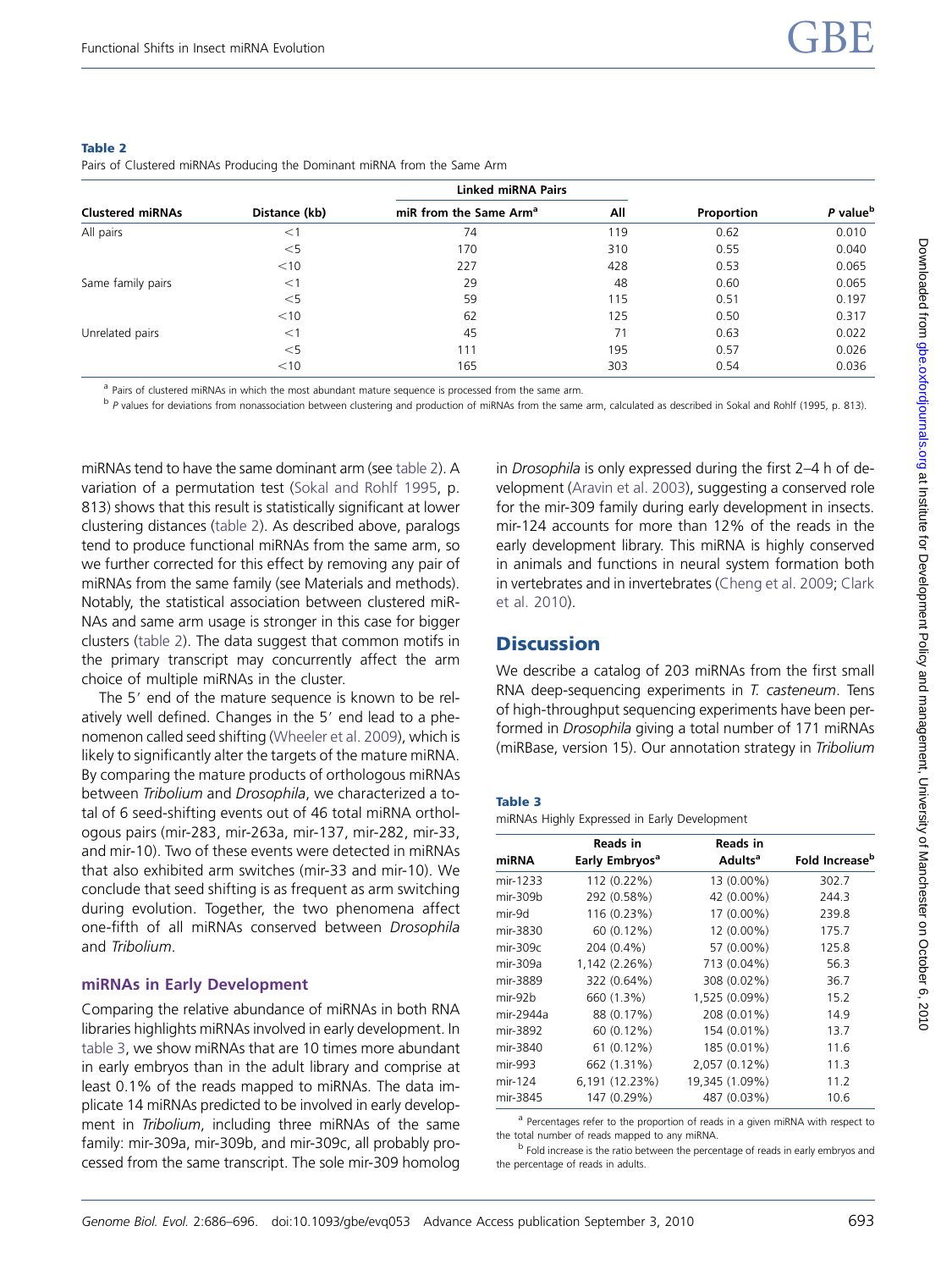is intentionally conservative, but we nonetheless conclude that the Tribolium miRNA complement is at least 15% greater than that of Drosophila. Around 68% of the Tribolium miRNAs have detectable homologs in other arthropods, although the proportion of homologs between two insect species is generally below 40% ([fig. 1](#page-3-0)B), suggesting a relatively high rate of turnover during miRNA evolution in insects. We also characterize 47 miRNAs from the Tribolium catalog that are present in at least one other arthropod, but not in other invertebrates. This arthropod-specific set includes miRNAs that are expressed during early development in Drosophila such as mir-11, mir-309, mir-14, mir-305, and mir-275 ([Aravin et al. 2003\)](#page-9-0). Tribolium mir-309 paralogs are also present in early developmental stages [\(table 3\)](#page-7-0). iab-4 is also arthropod specific, and it functions to modulate Hox gene activity during development [\(Ronshaugen et al.](#page-9-0) [2005](#page-9-0)). Two of the arthropod-specific miRNAs newly detected in this work were also overrepresented in early embryos (mir-3840 and mir-3830 in [table 3](#page-7-0)).

Despite some existing controversy, the net gain of miR-NAs in the drosophilid lineage is currently estimated between 0.3 and 1.0 gain per My [\(Lu et al. 2008;](#page-9-0) [Berezikov](#page-9-0) [et al. 2010\)](#page-9-0). In our Tribolium data set, we detect 62 miRNAs not present in any other studied species. Assuming an approximate divergence time of 350 My for holometabolous insects ([Wiegmann et al. 2009](#page-10-0)), the net gain of miRNAs along the Tribolium branch is roughly 0.18 per My. The primary sources of error on this number are due to our conservative annotation approach (causing the rate of gain to be underestimated) and missed homologs in other species (leading to an overestimate). Nonetheless, our data support a higher overall net rate of miRNA emergence in the Drosophila lineage than other insects.

Approximately half of Tribolium miRNAs are clustered in the genome [\(fig. 2](#page-5-0)A). We show that this clustering is evolutionarily conserved in insects ([fig. 2](#page-5-0)B). The linkage between miRNAs is more conserved between Tribolium and A. mellifera than between Tribolium and Drosophila, suggesting some rearrangement in Drosophila clusters. An illustrative example is the mir-71/mir-2/mir-13 cluster (mir-2 and mir-13 are themselves paralogs). In invertebrates, this cluster is composed of mir-71 and one or more mir-2/mir-13 sequences. In insects, the cluster is highly conserved, with mir-71 and five mir-2/mir-13 elements in tandem. However, in dipterans, mir-71 has been lost, and in Drosophila, the mir-2 family is fragmented into four loci ([fig. 2](#page-5-0)C). We detected sense and antisense transcription in 5 miRNA loci, but only 2 conserve this bidirectional transcription in Drosophila (mir-307 and iab-4). Indeed, no other bidirectional miRNA in any insect conserves this feature in another species. Bidirectional transcription of miRNAs is therefore not a common stable feature.

Shifts in the processing pattern of miRNA precursors lead to changes in their mature sequences. These changes alter

the predicted targeting preferences and therefore function of a miRNA. In total, we have shown that one in five miRNAs conserved between Tribolium and Drosophila have undergone functional shifts. Around 13% of conserved miRNAs between Drosophila and Tribolium exhibit seed shifting, and we describe arm-switching events in 11% of the orthologous pairs. Arm switching has been previously overlooked but is an important source of evolutionary novelty. Additionally, more than 40% of miRNA loci exhibit 10-fold differences in the proportions of mature sequences processed from  $5'$  and  $3'$  arms. In a significant number of cases, it may therefore be misleading to transfer annotation between orthologous miRNAs based exclusively on conservation. It should be noted that the miRNAs exhibiting shifts between Drosophila and Tribolium have been conserved over  $\sim$ 350 My and are highly expressed. We can therefore confidently assume that these sequences are functional. Current models of miRNA evolution stress the importance of changes in target sites, whereas miRNA function remains highly conserved [\(Chen and Rajewsky 2007\)](#page-9-0). However, the relatively high proportion of functional shifts described here also underscores the importance of changes at the miRNA level during the evolution of gene regulatory networks.

Tribolium castaneum has many developmental features conserved from the last common insect ancestor [\(Tautz](#page-10-0) [et al. 1994;](#page-10-0) [Marques-Souza et al. 2008](#page-9-0); [Shippy et al.](#page-9-0) [2008](#page-9-0)), and it is emerging as an alternate and complementary model for insect biology ([Brown et al. 2003;](#page-9-0) [Richards](#page-9-0) [et al. 2008](#page-9-0); [Peel 2009\)](#page-9-0). Our results clearly suggest that Tribolium is a good model to study insect miRNA function. First, Tribolium miRNAs are more likely to be conserved in other insects than Drosophila miRNAs. In fact, there are at least 18 miRNAs shared with chordates that can be studied in Tribolium but not in Drosophila. Second, clustering patterns of miRNAs are better conserved between Tribolium and honeybee than between Tribolium and Drosophila. Further investigation of the Tribolium miRNA complement will increase our knowledge of the evolution of posttranscriptional regulation in animals and, ultimately, help us to understand the origin of extant body plans.

# Supplementary Material

[Supplementary files 1](http://gbe.oxfordjournals.org/cgi/content/full/evq053/DC1) and [2](http://gbe.oxfordjournals.org/cgi/content/full/evq053/DC1) are available at Genome Biology and Evolution Online ([http://www.gbe.oxfordjournals.org/\)](http://www.gbe.oxfordjournals.org/).

# Acknowledgments

This work was supported by the Biotechnology and Biological Sciences Research Council (BB/G011346/1), the University of Manchester (fellowships to S.G.J. and M.R.), and the Wellcome Trust VIP scheme. We thank the Center for Genomic Research at the University of Liverpool for sequencing and Ana Kozomara for technical assistance with miRNA expression data sets.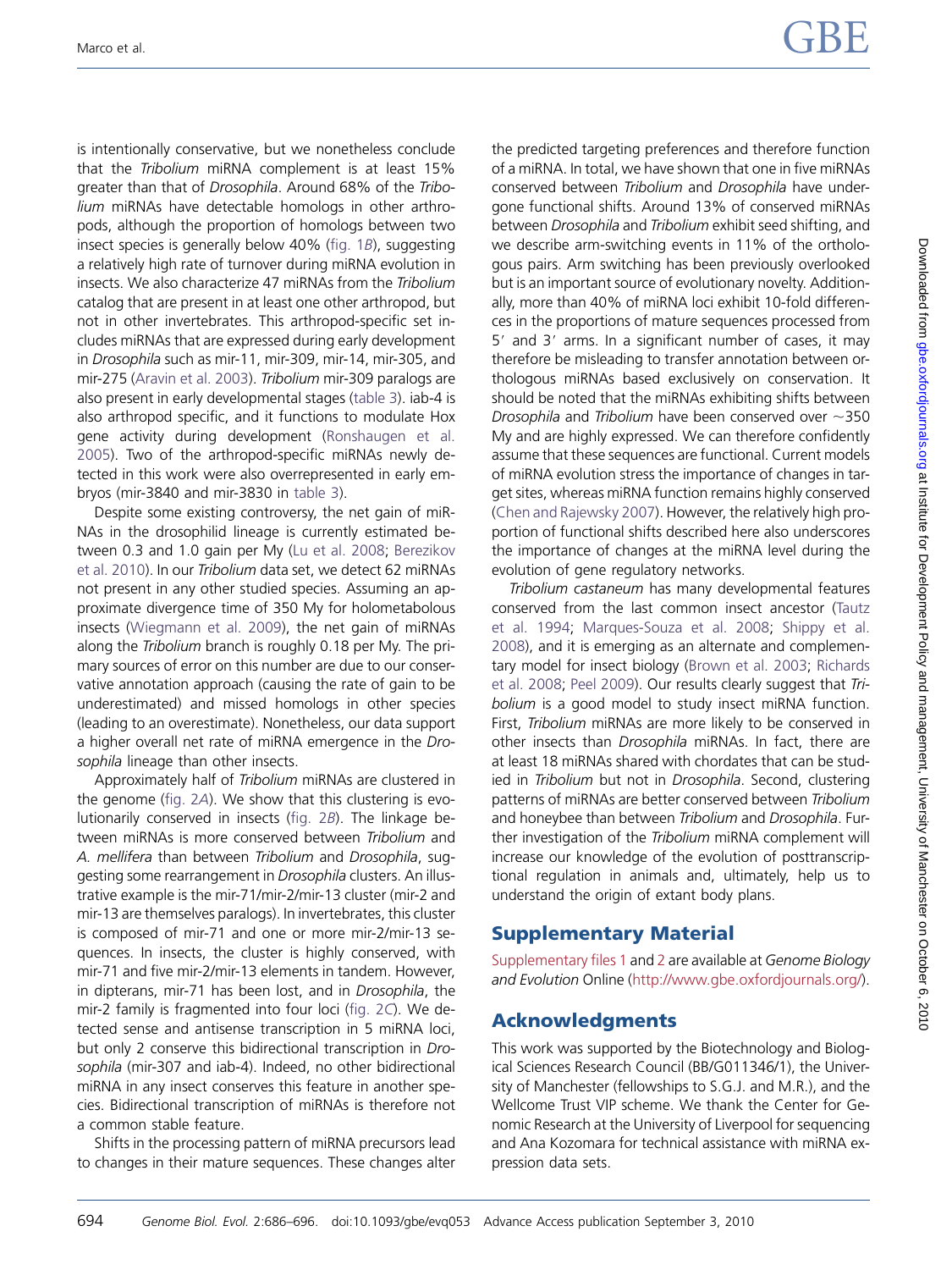# <span id="page-9-0"></span>Literature Cited

- Altschul SF, et al. 1997. Gapped BLASTand PSI-BLAST: a new generation of protein database search programs. Nucleic Acids Res. 25:3389–3402.
- Altuvia Y, et al. 2005. Clustering and conservation patterns of human microRNAs. Nucleic Acids Res. 33:2697–2706.
- Aravin AA, et al. 2003. The small RNA profile during Drosophila melanogaster development. Dev Cell. 5:337–350.
- Ashburner M, Golic KG, Hawley RS. 2004. Drosophila: a laboratory handbook. 2nd ed. New York: Cold Spring Harbor Laboratory Press.
- Bartel DP. 2004. MicroRNAs: genomics, biogenesis, mechanism, and function. Cell. 116:281–297.
- Bartel DP. 2009. MicroRNAs: target recognition and regulatory functions. Cell. 136:215–233.
- Baskerville S, Bartel DP. 2005. Microarray profiling of microRNAs reveals frequent coexpression with neighboring miRNAs and host genes. RNA. 11:241–247.
- Behura SK. 2007. Insect microRNAs: structure, function and evolution. Insect Biochem Mol Biol. 37:3–9.
- Bell ML, Buvoli M, Leinwand LA. 2010. Uncoupling of expression of an intronic microRNA and its myosin host gene by exon skipping. Mol Cell Biol. 30:1937–1945.
- Berezikov E, et al. 2010. Evolutionary flux of canonical microRNAs and mirtrons in Drosophila. Nat Genet. 42:6–9.
- Brown SJ, Denell RE, Beeman RW. 2003. Beetling around the genome. Genet Res. 82:155–161.
- Cai Y, et al. 2010. Novel microRNAs in silkworm (Bombyx mori). Funct Integr Genomics. doi:10.1007/s10142-010-0162-7
- Chen K, Rajewsky N. 2007. The evolution of gene regulation by transcription factors and microRNAs. Nat Rev Genet. 8:93–103.
- Cheng L, Pastrana E, Tavazoie M, Doetsch F. 2009. miR-124 regulates adult neurogenesis in the subventricular zone stem cell niche. Nat Neurosci. 12:399–408.
- Chiang HR, et al. 2010. Mammalian microRNAs: experimental evaluation of novel and previously annotated genes. Genes Dev. 24:992–1009.
- Clark AM, et al. 2010. The microRNA miR-124 controls gene expression in the sensory nervous system of Caenorhabditis elegans. Nucleic Acids Res. doi:10.1093/nar/gkq083.
- Cloonan N, et al. 2009. RNA-MATE: a recursive mapping strategy for high-throughput RNA-sequencing data. Bioinformatics. 25:2615.
- Davis GK, Patel NH. 2002. Short, long, and beyond: molecular and embryological approaches to insect segmentation. Annu Rev Entomol. 47:669–699.
- de Wit E, Linsen S, Cuppen E, Berezikov E. 2009. Repertoire and evolution of miRNA genes in four divergent nematode species. Genome Res. 19:2064–2074.
- Glazov EA, et al. 2008. A microRNA catalog of the developing chicken embryo identified by a deep sequencing approach. Genome Res. 18:957–964.
- Griffiths-Jones S. 2005. RALEE—RNA ALignment editor in Emacs. Bioinformatics. 21:257–259.
- Griffiths-Jones S, et al. 2005. Rfam: annotating non-coding RNAs in complete genomes. Nucleic Acids Res. 33:D121–D124.
- Griffiths-Jones S, Saini HK, van Dongen S, Enright AJ. 2008. miRBase: tools for microRNA genomics. Nucleic Acids Res. 36:D154–D158.
- Guerra-Assunção JA, Enright A. 2010. MapMi: automated mapping of microRNA loci. BMC Bioinformatics. 11:133.
- Hofacker IL, et al. 1994. Fast folding and comparison of RNA secondary structures. Monatshefte Chemie/Chem Mon. 125:167–188.
- Jagadeeswaran G, et al. 2010. Deep sequencing of small RNA libraries reveals dynamic regulation of conserved and novel microRNAs and microRNA-stars during silkworm development. BMC Genomics. 11:52.
- Kloosterman WP, Plasterk RHA. 2006. The diverse functions of micro-RNAs in animal development and disease. Dev Cell. 11:441–450.
- Langmead B, Trapnell C, Pop M, Salzberg SL. 2009. Ultrafast and memory-efficient alignment of short DNA sequences to the human genome. Genome Biol. 10:R25.
- Lee Y, et al. 2003. The nuclear RNase III Drosha initiates microRNA processing. Nature. 425:415–419.
- Lee Y, Jeon K, Lee J, Kim S, Kim VN. 2002. MicroRNA maturation: stepwise processing and subcellular localization. EMBO J. 21:4663–4670.
- Liu S, et al. 2010. MicroRNAs show diverse and dynamic expression patterns in multiple tissues of Bombyx mori. BMC Genomics. 11:85.
- Lowe TM, Eddy SR. 1997. tRNAscan-SE: a program for improved detection of transfer RNA genes in genomic sequence. Nucleic Acids Res. 25:955–964.
- Lu J, et al. 2008. The birth and death of microRNA genes in Drosophila. Nat Genet. 40:351–355.
- Luo Q, et al. 2008. Genome-wide mapping of conserved microRNAs and their host transcripts in Tribolium castaneum. J Genet Genomics. 35:349–355.
- Makeyev EV, Zhang J, Carrasco MA, Maniatis T. 2007. The MicroRNA miR-124 promotes neuronal differentiation by triggering brainspecific alternative pre-mRNA splicing. Mol Cell. 27:435–448.
- Marques-Souza H, Aranda M, Tautz D. 2008. Delimiting the conserved features of hunchback function for the trunk organization of insects. Development. 135:881–888.
- Nawrocki EP, Kolbe DL, Eddy SR. 2009. Infernal 1.0: inference of RNA alignments. Bioinformatics. 25:1335–1337.
- Niwa R, Slack FJ. 2007. The evolution of animal microRNA function. Curr Opin Genet Dev. 17:145–150.
- Okamura K, et al. 2008. The regulatory activity of microRNA\* species has substantial influence on microRNA and 3' UTR evolution. Nat Struct Mol Biol. 15:354–363.
- Peel AD. 2009. Forward genetics in Tribolium castaneum: opening new avenues of research in arthropod biology. J Biol. 8:106.
- Richards S, et al. 2008. The genome of the model beetle and pest Tribolium castaneum. Nature. 452:949–955.
- Rodriguez A, Griffiths-Jones S, Ashurst JL, Bradley A. 2004. Identification of mammalian microRNA host genes and transcription units. Genome Res. 14:1902–1910.
- Ronshaugen M, Biemar F, Piel J, Levine M, Lai EC. 2005. The Drosophila microRNA iab-4 causes a dominant homeotic transformation of halteres to wings. Genes Dev. 19:2947–2952.
- Ruby JG, Jan CH, Bartel DP. 2007. Intronic microRNA precursors that bypass Drosha processing. Nature. 448:83–86.
- Ruby JG, et al. 2007. Evolution, biogenesis, expression, and target predictions of a substantially expanded set of Drosophila micro-RNAs. Genome Res. 17:1850–1864.
- Saini HK, Enright AJ, Griffiths-Jones S. 2008. Annotation of mammalian primary microRNAs. BMC Genomics. 9:564.
- Saini HK, Griffiths-Jones S, Enright AJ. 2007. Genomic analysis of human microRNA transcripts. Proc Natl Acad Sci USA. 104:17719–17724.
- Savard J, Tautz D, Lercher MJ. 2006. Genome-wide acceleration of protein evolution in flies (Diptera). BMC Evol Biol. 6:7.
- Shippy TD, et al. 2008. Analysis of the Tribolium homeotic complex: insights into mechanisms constraining insect Hox clusters. Dev Genes Evol. 218:127–139.
- Singh J, Nagaraju J. 2008. In silico prediction and characterization of microRNAs from red flour beetle (Tribolium castaneum). Insect Mol Biol. 17:427–436.
- Sokal RR, Rohlf FJ. 1995. Biometry: the principles and practice of statistics in biological research. New York: WH Freeman and Company.